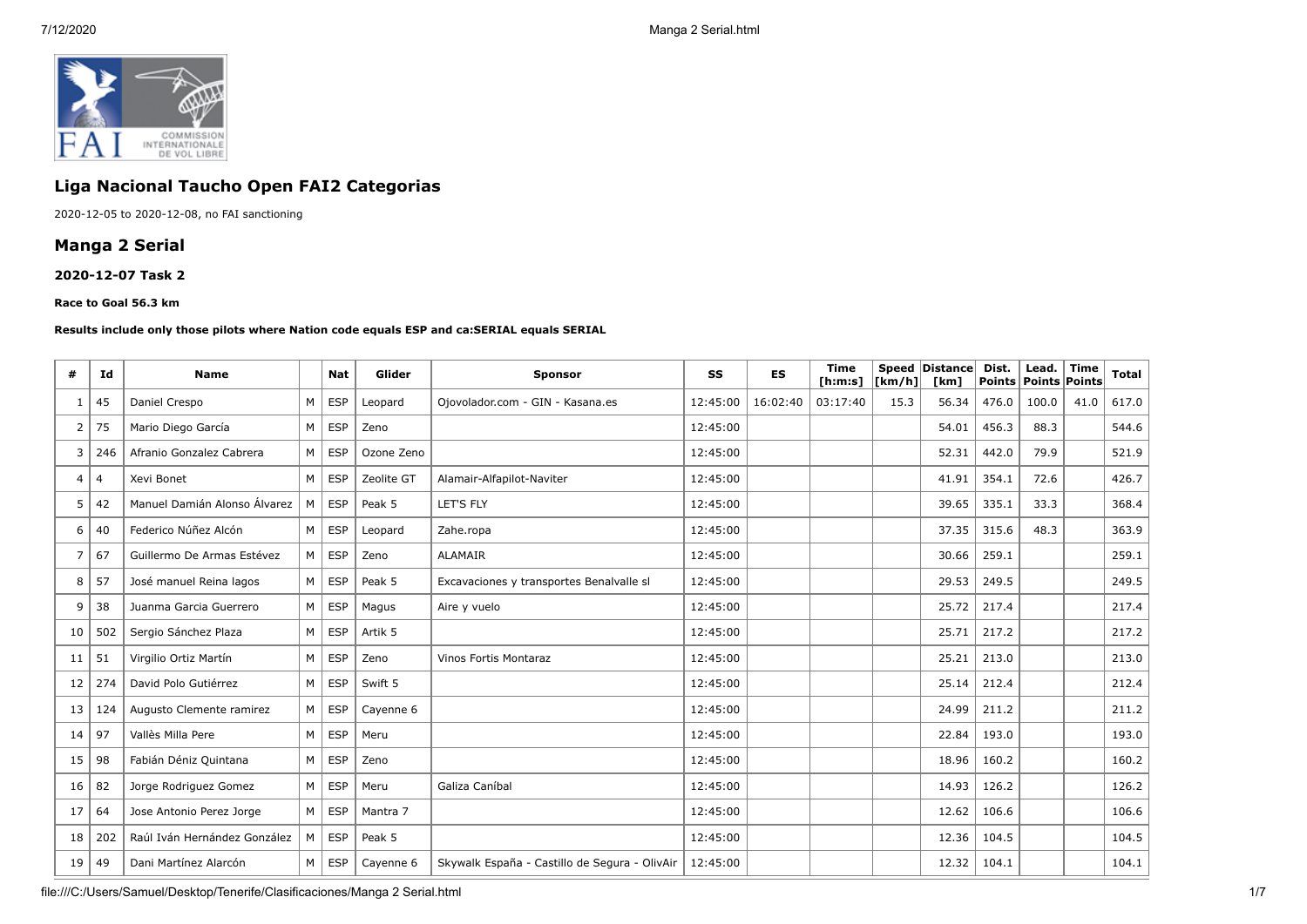| #   | Id  | <b>Name</b>                  |   | <b>Nat</b> | Glider      | Sponsor                         | <b>SS</b> | <b>ES</b> | <b>Time</b><br>[ <b>h</b> : <b>m</b> : <b>s</b> ] | $\lfloor \lfloor km/h \rfloor \rfloor$ | Speed Distance<br>[km] | Dist. | Lead.<br>Points   Points   Points | <b>Time</b> | <b>Total</b> |
|-----|-----|------------------------------|---|------------|-------------|---------------------------------|-----------|-----------|---------------------------------------------------|----------------------------------------|------------------------|-------|-----------------------------------|-------------|--------------|
| 19  | 135 | Francisco López Ricardo      | M | <b>ESP</b> | Zeno        |                                 | 12:45:00  |           |                                                   |                                        | 12.32                  | 104.1 |                                   |             | 104.1        |
| 21  | 351 | Miquel Serralta Riera        | M | <b>ESP</b> | Ikuma       |                                 | 12:45:00  |           |                                                   |                                        | 12.24                  | 103.5 |                                   |             | 103.5        |
| 22  | 107 | Jordi Farré Hernández        | M | <b>ESP</b> | Zeno        | Strip Air                       | 12:45:00  |           |                                                   |                                        | 11.91                  | 100.6 |                                   |             | 100.6        |
| 23  | 505 | David Hernández Reyes        | M | <b>ESP</b> | Peak 5      | Alfapilot                       | 12:45:00  |           |                                                   |                                        | 8.82                   | 74.5  |                                   |             | 74.5         |
| 24  | 255 | Carlos Antonio Cervilla Diaz | M | <b>ESP</b> | PHI Allegro | Granaltura.es - Kasana.es - PHI | 12:45:00  |           |                                                   |                                        | 7.11                   | 60.0  |                                   |             | 60.0         |
| 25  | 317 | Miquel Angel Pifarré Boix    | M | <b>ESP</b> | Zeno        | Ager Aventura't                 | 12:45:00  |           |                                                   |                                        | 7.09                   | 59.9  |                                   |             | 59.9         |
| 26  | 310 | Javier Liria López           | M | <b>ESP</b> | Eden 7      | Mundosa®                        | 12:45:00  |           |                                                   |                                        | 7.07                   | 59.8  |                                   |             | 59.8         |
| 27  | 115 | Jordi Roset Ilobet           | M | <b>ESP</b> | Alpina 3    |                                 | 12:45:00  |           |                                                   |                                        | 7.02                   | 59.3  |                                   |             | 59.3         |
| 28  | 194 | Miguel Casas Suárez          | M | <b>ESP</b> | Alpina 2    |                                 | 12:45:00  |           |                                                   |                                        | 6.43                   | 54.3  |                                   |             | 54.3         |
| 29  | 46  | Maite Moreno Benito          | F | <b>ESP</b> | Zeno        |                                 | 12:45:00  |           |                                                   |                                        | 6.26                   | 52.9  |                                   |             | 52.9         |
| 30  | 353 | Adrià Fabra Amorós           | M | <b>ESP</b> | Ikuma2      |                                 | 12:45:00  |           |                                                   |                                        | 6.22                   | 52.6  |                                   |             | 52.6         |
| 31  | 120 | Mario Moreno Andreu          | M | <b>ESP</b> | Camino      | <b>EOLOX</b>                    | 12:45:00  |           |                                                   |                                        | 6.15                   | 51.9  |                                   |             | 51.9         |
| 32  | 221 | Laura Puente Poza            | F | <b>ESP</b> | Queen 2     |                                 | 12:45:00  |           |                                                   |                                        | 5.99                   | 50.6  |                                   |             | 50.6         |
| 33  | 508 | Óliver Álvarez Lorenzo       | M | <b>ESP</b> | Comet       | Parapente Ferrol                | 12:45:00  |           |                                                   |                                        | 5.90                   | 49.9  |                                   |             | 49.9         |
| 34  | 354 | Jordi Massallé Josa          | M | <b>ESP</b> | Ikuma       |                                 |           |           |                                                   |                                        | 4.00                   | 33.8  |                                   |             | 33.8         |
| 34  | 352 | Sergi Pifarré Abad           | M | <b>ESP</b> | Hook 4      | Àger Aventura't                 |           |           |                                                   |                                        | 4.00                   | 33.8  |                                   |             | 33.8         |
| 34  | 323 | Luis Linde Contreras         | M | <b>ESP</b> | Cayenne 6   | Zen Parapente - Skywalk España  |           |           |                                                   |                                        | 4.00                   | 33.8  |                                   |             | 33.8         |
| 34  | 178 | Eva Vinuesa Prieto           | F | <b>ESP</b> | Aspen 5     |                                 |           |           |                                                   |                                        | 4.00                   | 33.8  |                                   |             | 33.8         |
| 34  | 76  | Luis Manuel Ramos            | M | <b>ESP</b> | Zeno        | enminube                        | 12:45:00  |           |                                                   |                                        | 4.00                   | 33.8  |                                   |             | 33.8         |
| 34  | 512 | David Moral Alvarez          | M | <b>ESP</b> | Phi Maestro |                                 |           |           |                                                   |                                        | 4.00                   | 33.8  |                                   |             | 33.8         |
| 34  | 322 | Fermin Montaner Morant       | M | <b>ESP</b> | Sector      | montaner.de                     |           |           |                                                   |                                        | 4.00                   | 33.8  |                                   |             | 33.8         |
| ABS | 101 | Jaume Font Ferrer            | M | <b>ESP</b> | Venus SC    | <b>HAPPY FLY Tenerife</b>       |           |           |                                                   |                                        |                        |       |                                   |             | 0.0          |

### **Task definition**

| No             | Leg Dist.        | Id     | <b>Radius</b>      | Open  | Close | <b>Coordinates</b>           | Altitude |
|----------------|------------------|--------|--------------------|-------|-------|------------------------------|----------|
| 1              | $0.0 \text{ km}$ | SD4076 | 400 m              | 11:30 | 13:30 | Lat: 28.14511 Lon: -16.73607 | 744 m    |
| 2 SS           | 4.2 km           | SD0079 | 5500 m             | 12:45 | 17:30 | Lat: 28.10675 Lon: -16.6473  | 767 m    |
| 3              | 6.7 km           | SD0079 | $3000 \; \text{m}$ | 12:45 | 17:30 | Lat: 28.10675 Lon: -16.6473  | 767 m    |
| $\overline{4}$ | 14.8 km          | S29058 | 6000 m             | 12:45 | 17:30 | Lat: 28.20749 Lon: -16.77646 | 564 m    |
| 5              | 21.8 km          | S07026 | $2000 \; \text{m}$ | 12:45 | 17:30 | Lat: 28.08831 Lon: -16.70667 | 255 m    |
| 6              | 39.8 km          | SD5057 | $1000 \; \text{m}$ | 12:45 | 17:30 | Lat: 28.2491 Lon: -16.81792  | 550 m    |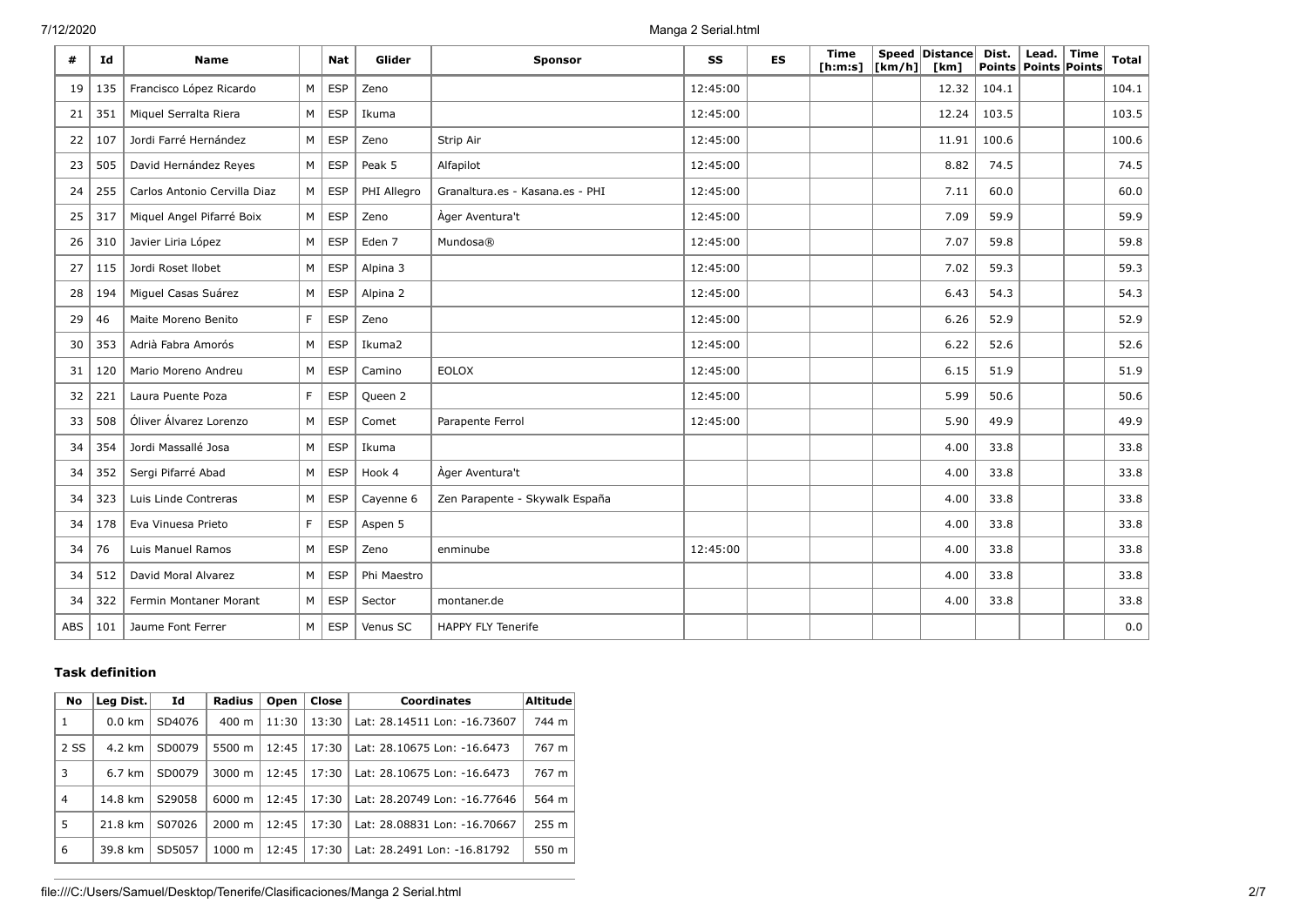7/12/2020 Manga 2 Serial.html

|     | $\overline{N}$ o $\overline{L}$ eq Dist. $\overline{L}$ | Id.            | ' Radius   Open   Close |  | <b>Coordinates</b>                                                              | Altitude       |
|-----|---------------------------------------------------------|----------------|-------------------------|--|---------------------------------------------------------------------------------|----------------|
|     |                                                         |                |                         |  | 7 ES   54.7 km   SG2000   2000 m   12:45   17:30   Lat: 28.09787 Lon: -16.75192 | 0 <sub>m</sub> |
| í 8 |                                                         | 56.3 km SG2000 |                         |  | 400 m   12:45   17:30   Lat: 28.09787 Lon: -16.75192                            | 0 <sub>m</sub> |

#### **Notes**

| Ιd | Name                            | <b>Note</b> |
|----|---------------------------------|-------------|
|    | 101 Jaume Font Ferrer   Ausente |             |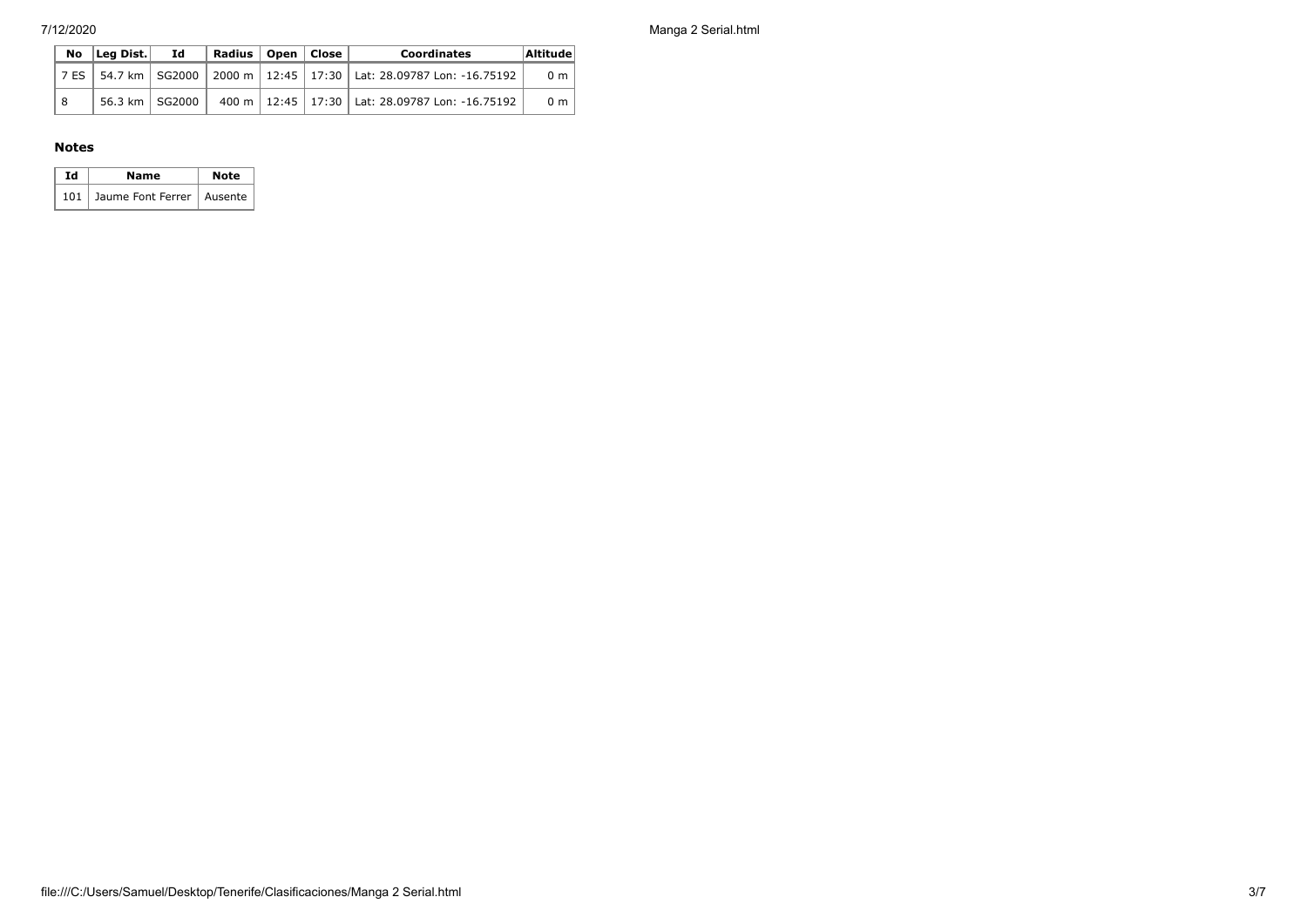**Pilots not yet processed (NYP)**

**Id Name**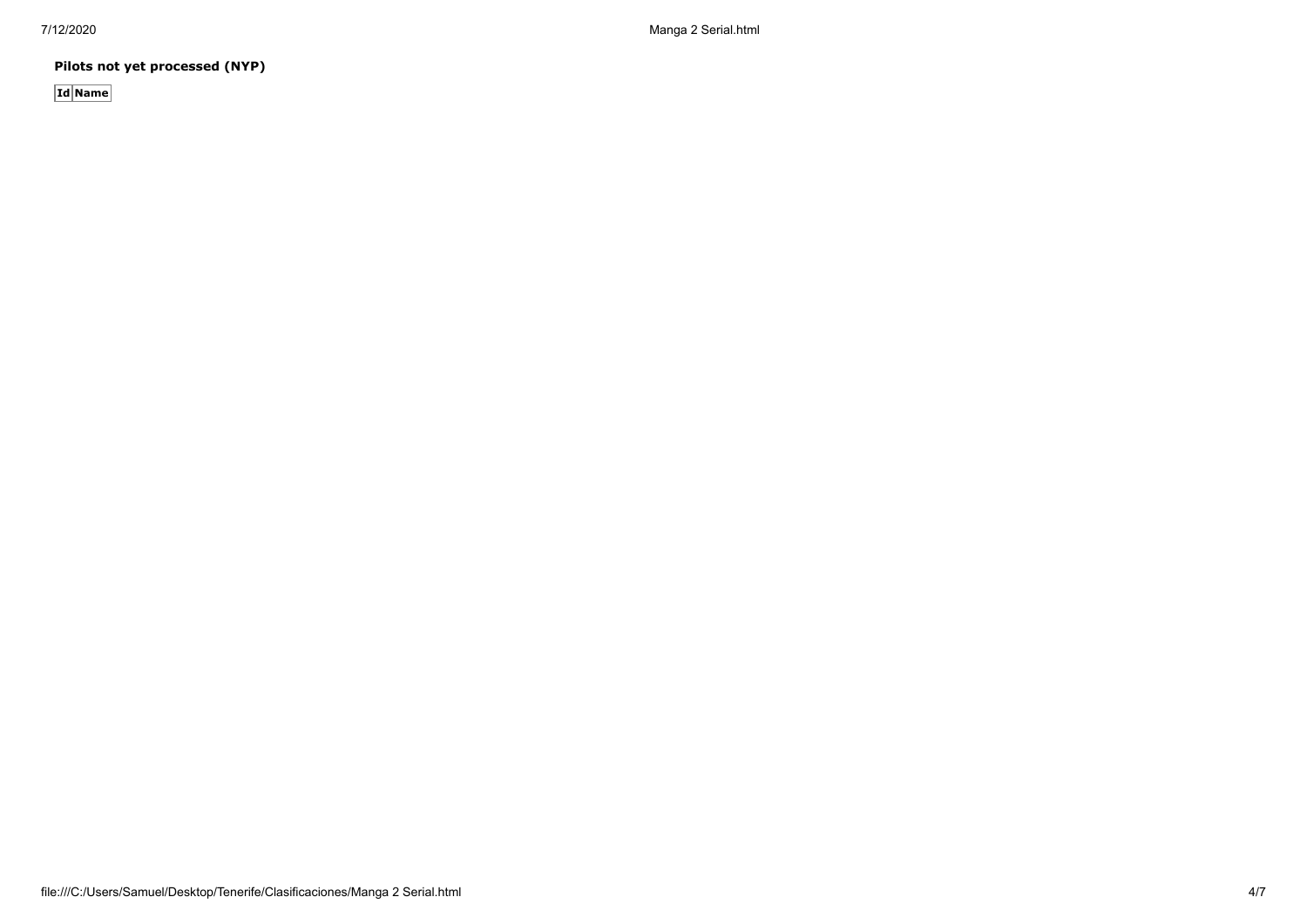#### **Task statistics**

| param                           | value                |
|---------------------------------|----------------------|
| ss distance                     | 50.509               |
| task_distance                   | 56.337               |
| launch_to_ess_distance          | 54.737               |
| no_of_pilots_present            | 40                   |
| no_of_pilots_flying             | 40                   |
| no_of_pilots_lo                 | 39                   |
| no_of_pilots_reaching_nom_dist  | 4                    |
| no_of_pilots_reaching_es        | 1                    |
| no_of_pilots_reaching_goal      | 1                    |
| sum_flown_distance              | 684.295              |
| best dist                       | 56.337               |
| best_time                       | 3.2944               |
| worst_time                      | 3.2944               |
| qnh_setting                     | 1013.25              |
| no_of_pilots_in_competition     | 41                   |
| no of pilots landed before stop | 0                    |
| sum_dist_over_min               | 541.096              |
| sum_real_dist_over_min          | 541.096              |
| sum_flown_distances             | 684.295              |
| best_real_dist                  | 56.337               |
| last start time                 | 2020-12-07T12:45:00Z |
| first_start_time                | 2020-12-07T12:45:00Z |
| first_finish_time               | 2020-12-07T16:02:40Z |
| max_time_to_get_time_points     | 5.1095               |
| goalratio                       | 0.025                |
| arrival_weight                  | 0                    |
| departure_weight                | 0                    |
| leading_weight                  | 0.162                |
| time_weight                     | 0.0665               |
| distance_weight                 | 0.7715               |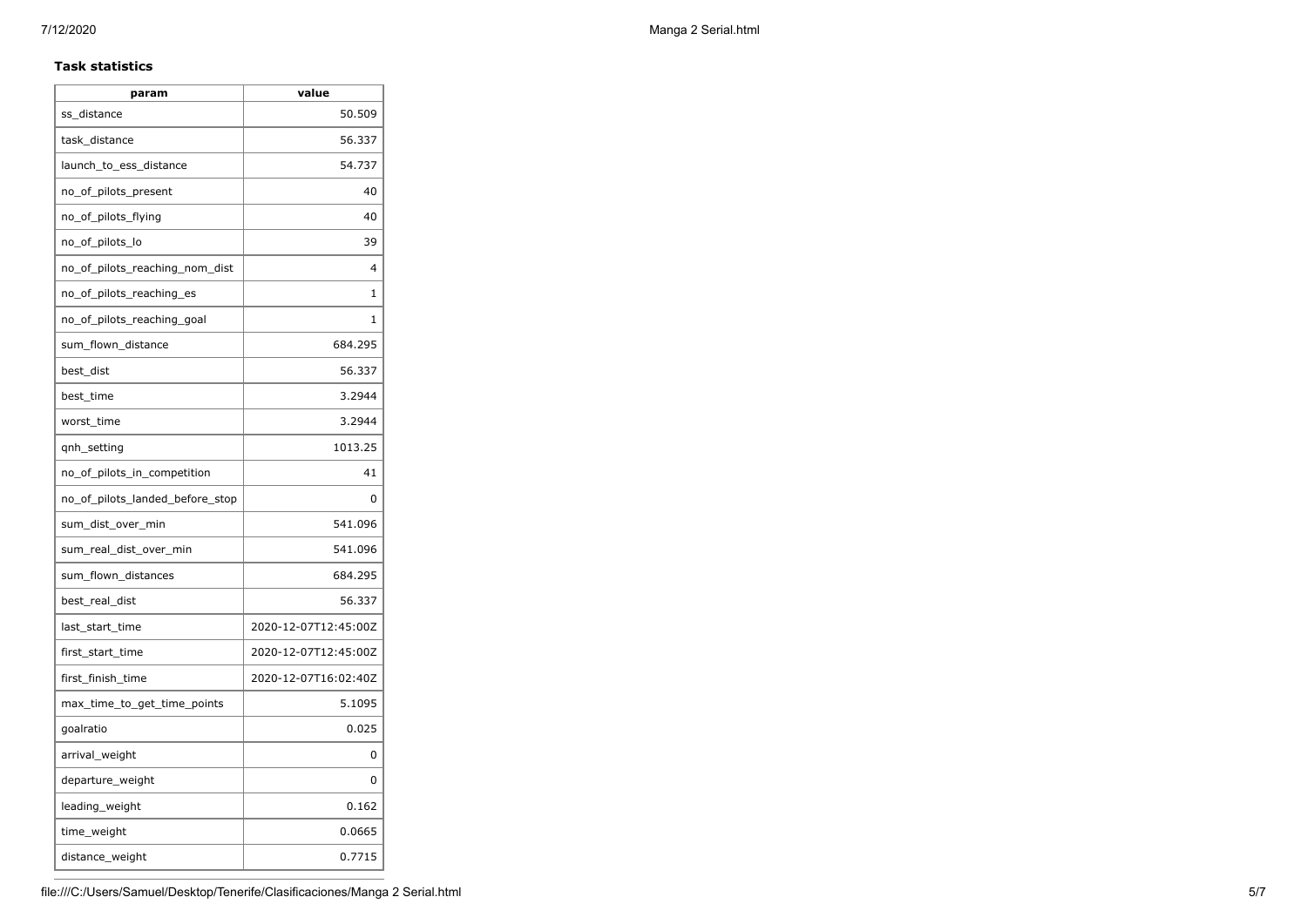| param                        | value    |
|------------------------------|----------|
| smallest_leading_coefficient | 2.4353   |
| available_points_distance    | 476.0139 |
| available_points_time        | 41.0132  |
| available_points_departure   | 0        |
| available points leading     | 99.9503  |
| available_points_arrival     | 0        |
| time_validity                | 1        |
| launch_validity              | 1        |
| distance_validity            | 0.617    |
| stop_validity                | 1        |
| day_quality                  | 0.617    |
| ftv_day_validity             | 0.617    |
| time_points_stop_correction  | 0        |

## **Scoring formula settings**

| param                                        | value        |
|----------------------------------------------|--------------|
| id                                           | GAP2020      |
| use_distance_points                          | 1            |
| use_time_points                              | 1            |
| use_departure_points                         | $\Omega$     |
| use_leading_points                           | 1            |
| use_arrival_position_points                  | 0            |
| use_arrival_time_points                      | 0            |
| time points if not in goal                   | 0            |
| jump_the_gun_factor                          | $\Omega$     |
| jump_the_gun_max                             | 0            |
| use_1000_points_for_max_day_quality          | 0            |
| normalize_1000_before_day_quality            | $\Omega$     |
| time_validity_based_on_pilot_with_speed_rank | $\mathbf{1}$ |
| bonus gr                                     | 4            |
| no_pilots_in_goal_factor                     | 0.8          |
| task_stopped_factor                          | 0.7          |